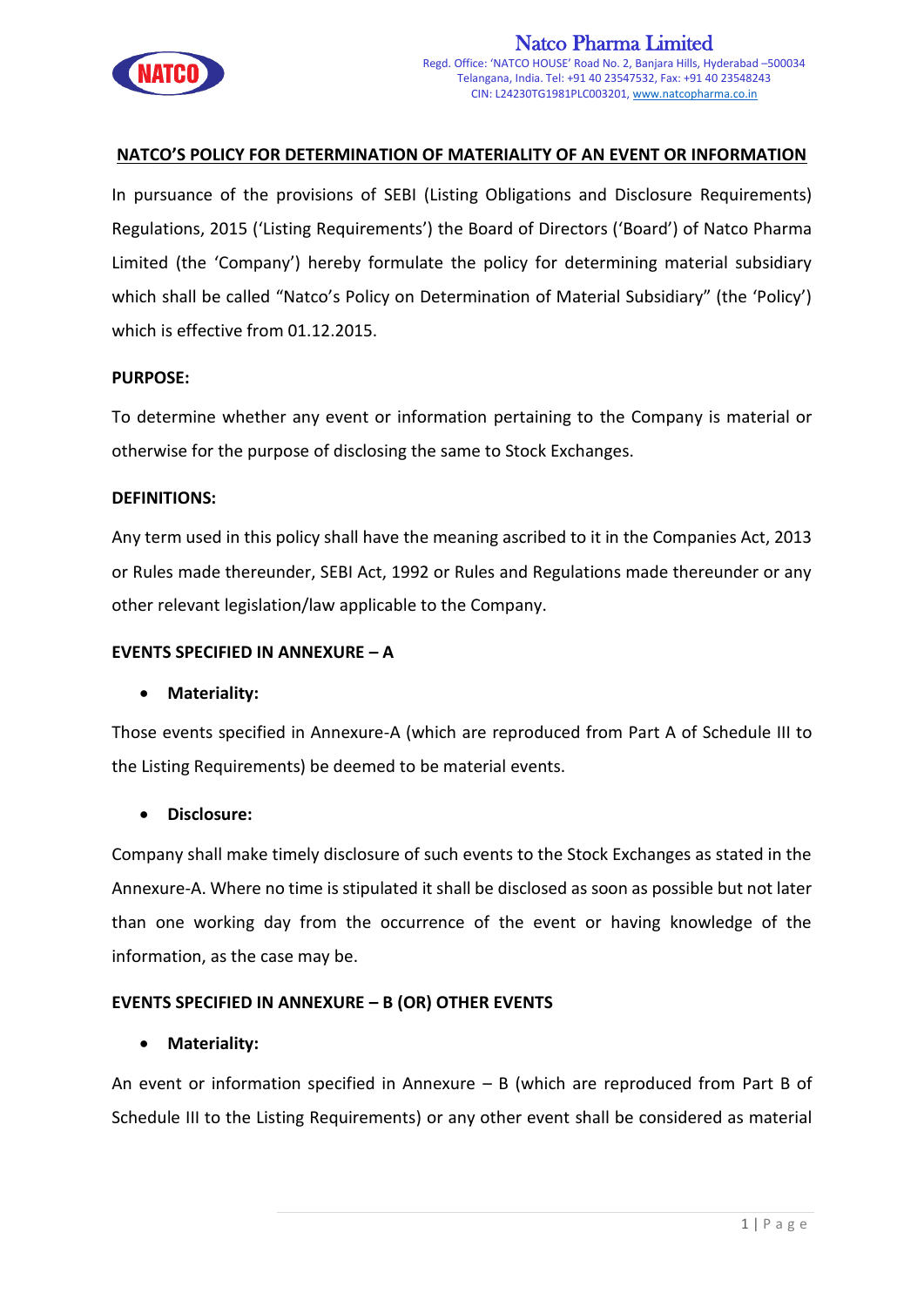

upon application of the following guidelines as stated under Regulation 30 of the Listing Requirements which are as below:

- 1. The omission of an event or information, which is likely to result in discontinuity or alteration of event or information already available publicly; or
- 2. The omission of an event or information is likely to result in significant market reaction if the said omission came to light at a later date;
- 3. In case where the criteria specified in sub-clauses (a) and (b) are not applicable, an event/ information may be treated as being material if in the opinion of the Board, the event / information is considered material;
	- **Disclosure:**

Company shall first disclose to stock exchange(s) of all events or information as specified in the Annexure-B as soon as possible but not later than one working day from the occurrence of the event or having knowledge of the information, as the case may be.

# **AUTHORISATION TO KMP**

One or more of the Key Managerial Personnel of the Company shall be authorised by the Board to decide whether an event or information is material or otherwise and to disclose the same on the Company's website, simultaneously while submitting to Stock Exchanges.

# **POWER TO AMEND**

The Board shall have the power to amend any of the provisions of this Policy, substitute any of the provisions with a new provision or replace this Policy entirely with a new Policy in conformity with the applicable laws in force.

# **CONTINUOUS DISCLOSURE**

The Company shall make disclosures updating material developments of the disclosures made herein on a regular basis, till such time the event is resolved/closed, with relevant explanations.